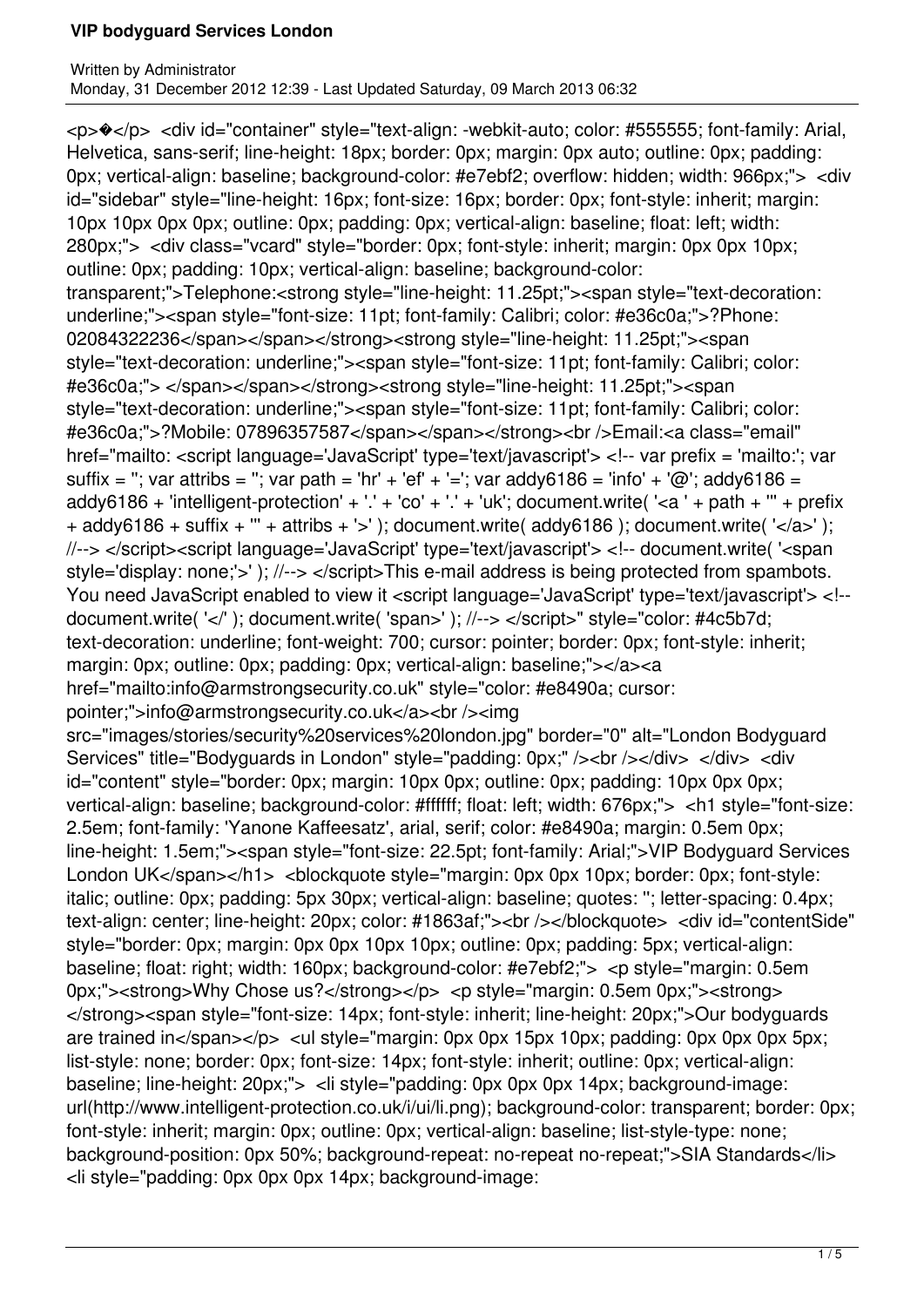url(http://www.intelligent-protection.co.uk/i/ui/li.png); background-color: transparent; border: 0px; font-style: inherit; margin: 0px; outline: 0px; vertical-align: baseline; list-style-type: none; background-position: 0px 50%; background-repeat: no-repeat no-repeat;">Anti ambush</li> <li style="padding: 0px 0px 0px 14px; background-image:

url(http://www.intelligent-protection.co.uk/i/ui/li.png); background-color: transparent; border: 0px; font-style: inherit; margin: 0px; outline: 0px; vertical-align: baseline; list-style-type: none; background-position: 0px 50%; background-repeat: no-repeat no-repeat;">antihijack drills</li> <li style="padding: 0px 0px 0px 14px; background-image:

url(http://www.intelligent-protection.co.uk/i/ui/li.png); background-color: transparent; border: 0px; font-style: inherit; margin: 0px; outline: 0px; vertical-align: baseline; list-style-type: none; background-position: 0px 50%; background-repeat: no-repeat no-repeat;">Personal

security</li> <li style="padding: 0px 0px 0px 14px; background-image:

url(http://www.intelligent-protection.co.uk/i/ui/li.png); background-color: transparent; border: 0px; font-style: inherit; margin: 0px; outline: 0px; vertical-align: baseline; list-style-type: none; background-position: 0px 50%; background-repeat: no-repeat no-repeat;">First aid</li> </ul> <p style="margin: 0.5em 0px;">�</p> </div> <p class="MsoNormal" style="margin: 6pt 0in 6pt 9pt; line-height: 11.25pt;"> $\bullet$ </p> <p class="MsoNormal" style="margin: 6pt 0in 6pt 9pt; line-height: 11.25pt;"><span style="font-size: 11pt; font-family: Arial;">Armstrong Security is a leading specialist Close Protection (Bodyguard) and High-Level Security Agency,

now</span><span style="font-size: 11pt; font-family: Arial;"> recognized�as one of the most professional Close Personal Protection companies in the </span><span style="font-size: 11pt; font-family: Arial;">London</span><span style="font-size: 11pt; font-family:

Arial;">.</span></p> <p class="MsoNormal" style="margin: 6pt 0in 6pt 9pt; line-height: 13.5pt;"><span style="font-size: 11pt; font-family: Arial;">Armstrong Security was initially established in 1990 so as to provide first-class�<em><strong>bodyguard services in </strong></em></span><span style="font-size: 11pt; font-family:

Arial;"><em><strong>London</strong></em></span><span style="font-size: 11pt; font-family: Arial;"> to celebrities, politicians and corporate figures for their protection whilst performing their daily operations both nationally and internationally.</span><span style="font-size: 11pt; font-family: Tahoma;"> </span></p> <p class="MsoNormal" style="margin: 6pt 0in 6pt 9pt; line-height: 13.5pt;"><span style="font-size: 11pt; font-family: Arial;">Since being established, Armstrong Security has been internationally recognized as being one of the most professional �private high-level Security Agencies in the London, because of this, Armstrong Security now also provides services to the �Diplomats, Dignitaries, Ambassadors, international VIPs & Celebrities, as well as major corporations and companies all over the London. $\lt$ /span $\lt$ /p $>$  $\lt$ p class="MsoNormal" style="margin: 6pt 0in 6pt 9pt; line-height: 11.25pt;"><span style="font-size: 11pt; font-family: Arial;">Armstrong Security provides bespoke close protection units and $\odot$ <em><strong>bodyguard services in </strong></em></span><span style="font-size: 11pt; font-family: Arial;"><em><strong>London</strong></em></span><span style="font-size: 11pt; font-family: Arial;"> and surrounding counties.  $\bullet$  Close protection is a specialist service and we aim to provide excellence to all our clients.</span></p> <p class="MsoNormal" style="margin: 6pt 0in 6pt 9pt; line-height: 13.5pt;"><span style="font-size: 11pt; font-family: Arial;">Whether you are looking to hire a single body guard or a complete close protection unit, we can help you feel secure all the times.</span></p> <p class="MsoNormal" style="margin: 6pt 0in 6pt 9pt; line-height: 13.5pt;"><span style="font-size: 11pt; font-family: Arial;">Please feel free to call us to enquire about our body quard services.</span></p> <p class="MsoNormal" style="margin: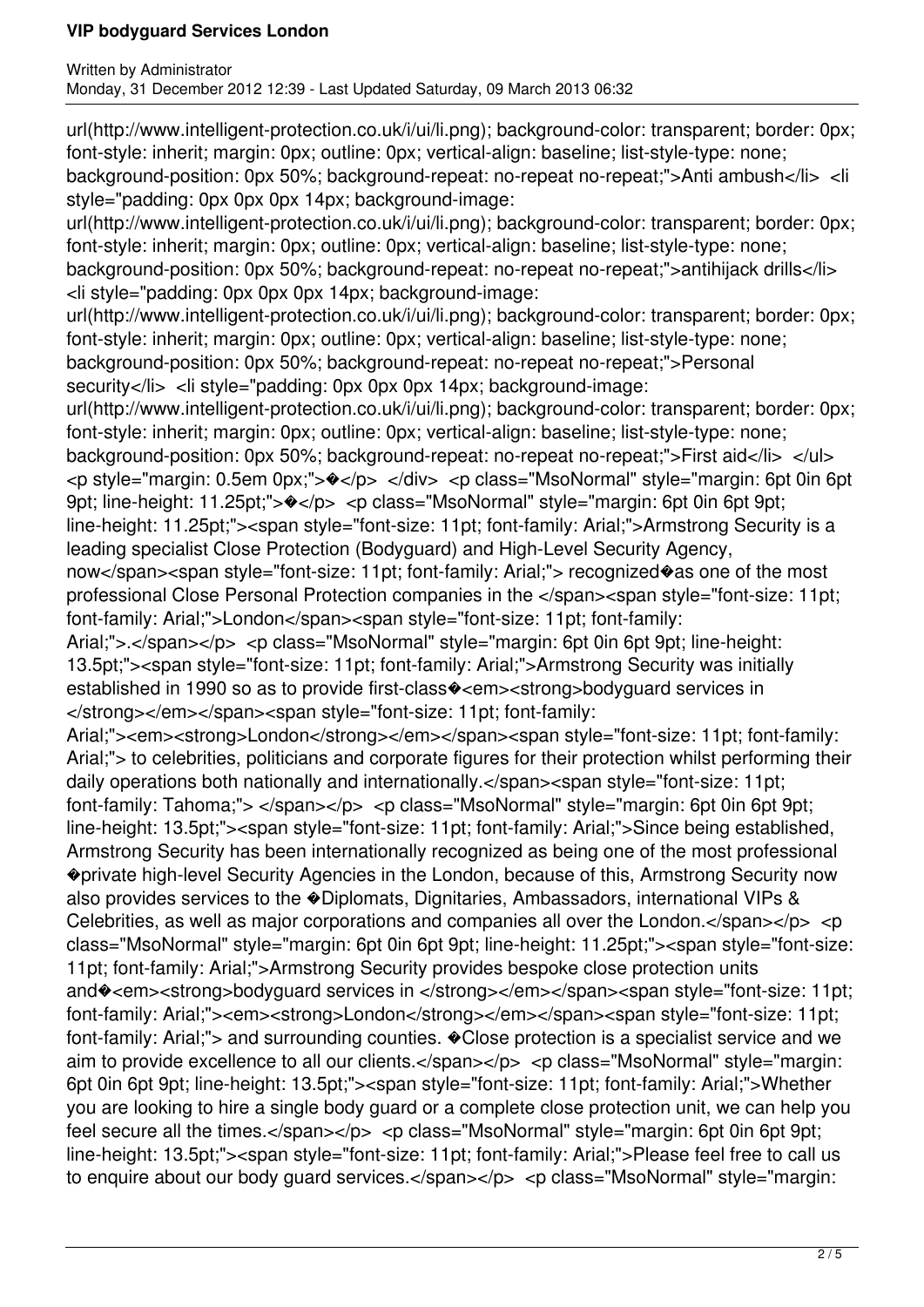6pt 0in 6pt 9pt; line-height: 13.5pt;"><span style="font-size: 11pt; font-family: Arial; color: #373737;">Armstrong security specialize in the provision of professional body guards personnel to clients across all sectors, throughout </span><span style="font-size: 11pt; font-family: Arial; color: #373737;">UK</span><span style="font-size: 11pt; font-family: Arial; color: #373737;">.</span></p> <p class="MsoNormal" style="margin: 6pt 0in 6pt 9pt; line-height: 13.5pt;"><span style="font-size: 11pt; font-family: Arial; color: #373737;">Our officers at the front line represent us and our customers, which is why we invest so much in them through training and management support. All of our security personnel are licensed by the SIA. They are encouraged to �excel in their positions and as a result are well motivated, not just to deliver service excellence but to establish an  $\bullet$  association with our clients.</span></p> <p class="MsoNormal" style="margin: 6pt 0in 6pt 9pt; line-height: 13.5pt;"><span style="font-size: 11pt; font-family: Arial; color: #373737;">You may require a long term, permanent body guarding solution or security personnel for one off occasions such as escorts for events either way we are confident we can cater your requirements.</span></p></p> <p class="MsoNormal" style="margin: 6pt 0in 6pt 9pt; line-height: 13.5pt;"><span style="font-size: 11pt; font-family: Arial;">If you are looking to hire a security company or a body guard, please fell free to contact our business managers at anytime at 02084322236 during the office hours or dial 07403694040 to reach our business development manager out of office hours and we will give you the best quotes for hiring the body guards in </span><span style="font-size: 11pt; font-family: Arial;">London</span><span style="font-size: 11pt; font-family: Arial;">, </span><span style="font-size: 11pt; font-family: Arial;">UK</span><span style="font-size: 11pt; font-family: Arial;">.</span></p> <p style="margin: 0.5em 0px;"> $\diamond$ </p> <p class="MsoNormal" style="margin: 6pt 0in 6pt 9pt; line-height: 13.5pt;"><strong><span style="font-family: Arial;">FA</span></strong><span style="font-family: Arial;">X:</span><span style="font-family: Tahoma;"> </span></p> <p class="MsoNormal" style="margin: 6pt 0in 6pt 9pt; line-height: 13.5pt;"><span style="font-family: Arial; color: #e8490a;">How to hire a body guard in </span><span style="font-family: Arial; color: #e8490a;">UK</span><span style="font-family: Arial; color: #e8490a;">?</span></p> <p class="MsoNormal" style="margin: 6pt 0in 6pt 9pt; line-height: 13.5pt;"><span style="font-family: Arial;"><a href="http://armstrongsecurity.co.uk/" style="color: #e8490a; cursor: pointer;"></a>If you are looking to hire a security in UK, Please feel free to contact us and we will not only provide you with best personnel available in the industry but we will even suggest another security company that might best suit your requirements if we couldnt help you with the  $job. span $>$ /p $>$  <p class="MsoNormal"$ style="margin: 6pt 0in 6pt 9pt; line-height: 13.5pt;"><span style="font-family: Arial; color: #e8490a;">How much does it cost to hire a body guard in </span><span style="font-family: Arial; color: #e8490a;">UK</span><span style="font-family: Arial; color: #e8490a;">?</span></p> <p class="MsoNormal" style="margin: 6pt 0in 6pt 9pt; line-height: 13.5pt;"><span style="font-family: Arial;"><a href="http://armstrongsecurity.co.uk/" style="color: #e8490a; cursor: pointer;"></a>prices of security varies from place to place in�UK, but as a rough estimate you are paying for body guards in�uk�around 20 pounds to 40 pounds given the nature of job and role of security.</span></p> <p class="MsoNormal" style="margin: 6pt 0in 6pt 9pt; line-height: 13.5pt;"><span style="font-family: Arial;"><a

href="http://armstrongsecurity.co.uk/" style="color: #e8490a; cursor: pointer;">How to hire </a></span><span style="font-family: Arial; color: #e8490a;">security in </span><span style="font-family: Arial; color: #e8490a;">UK</span><span style="font-family: Arial; color: #e8490a;">?</span></p> <p class="MsoNormal" style="margin: 6pt 0in 6pt 9pt; line-height: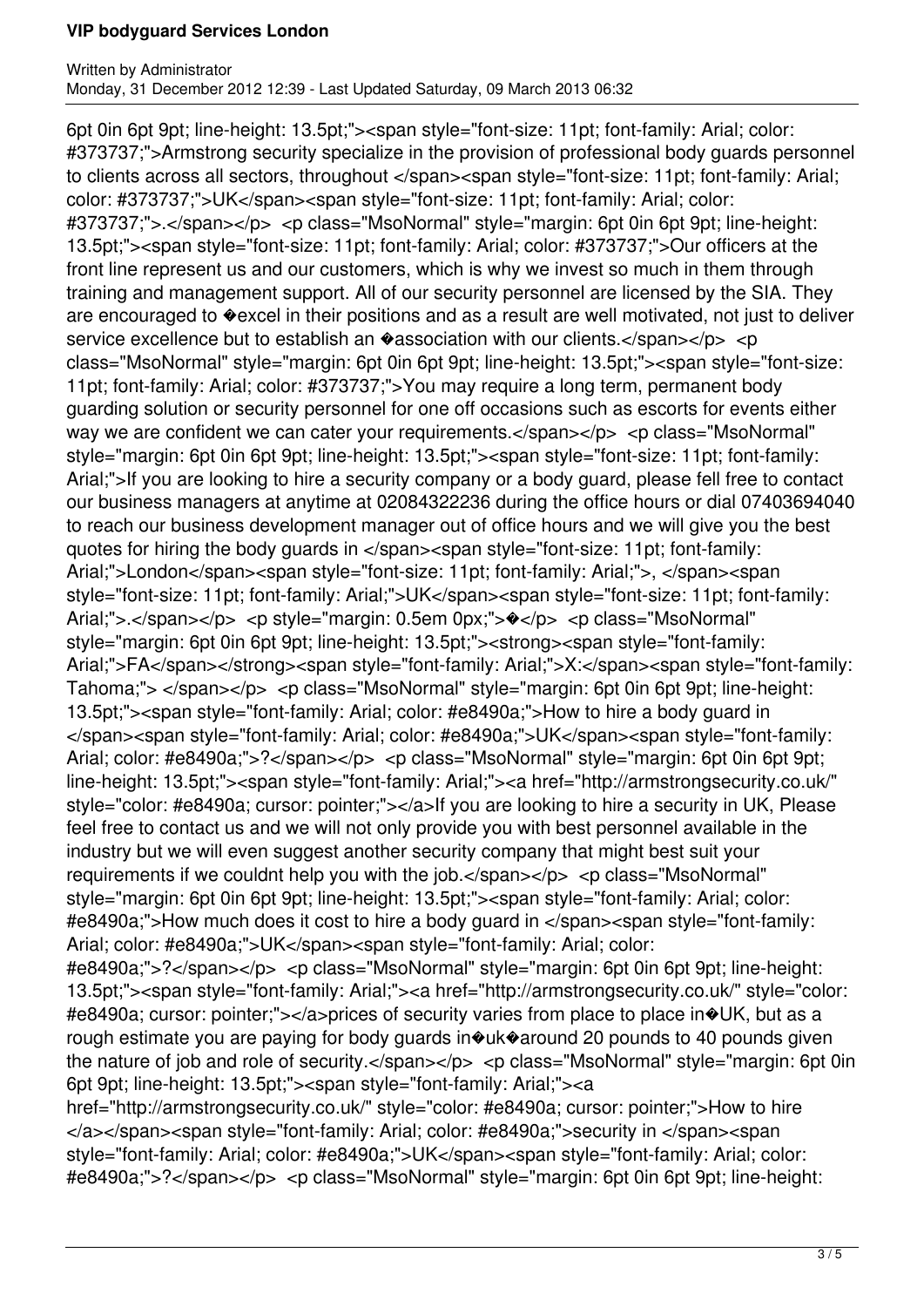13.5pt;"><span style="font-family: Arial;"><a href="http://armstrongsecurity.co.uk/" style="color: #e8490a; cursor: pointer;"></a>Security in UK is a vesatile industry and is growing online every day, best way to do that is search online for security in uk , security companies uk, security companies etc and you will come to see couple of companies and you can select one of them given they meet your requirements.</span></p> <p class="MsoNormal" style="margin: 6pt 0in 6pt 9pt; line-height: 13.5pt;"><span style="font-family: Arial;">If you are looking to hire a security in UK, Please feel free to contact us and we will not only provide you with best personnel available in the industry but we will even suggest another security company that might best suit your requirements if we�couldn't�help you with the job.</span></p> <p class="MsoNormal" style="margin: 6pt 0in 6pt 9pt; line-height: 13.5pt;"><span style="font-family: Arial; color: #e8490a;">How much does it cost to hire a body guard in </span><span style="font-family: Arial; color: #e8490a;">UK</span><span style="font-family: Arial; color:

#e8490a;">?</span></p> <p class="MsoNormal" style="margin: 6pt 0in 6pt 9pt; line-height: 13.5pt;"><span style="font-family: Arial;"><a href="http://armstrongsecurity.co.uk/" style="color: #e8490a; cursor: pointer;"></a>prices of security varies from place to place in�UK, but as a rough estimate you are paying for body guards in�uk�around 20 pounds to 40 pounds given the nature of job and role of security.</span></p> <p class="MsoNormal" style="margin: 6pt 0in 6pt 9pt; line-height: 13.5pt;"><span style="font-family: Arial;"><a

href="http://armstrongsecurity.co.uk/" style="color: #e8490a; cursor: pointer;">How to hire </a></span><span style="font-family: Arial; color: #e8490a;">security in </span><span style="font-family: Arial; color: #e8490a;">UK</span><span style="font-family: Arial; color: #e8490a;">?</span></p> <p class="MsoNormal" style="margin: 6pt 0in 6pt 9pt; line-height: 13.5pt;"><span style="font-family: Arial;"><a href="http://armstrongsecurity.co.uk/" style="color: #e8490a; cursor: pointer;"></a>Security in UK is a vesatile industry and is growing online every day, best way to do that is search online for security in uk , security companies uk, security companies etc and you will come to see couple of companies and you can select one of them given they meet your requirements.</span></p> <p class="MsoNormal" style="margin: 0.5em 0px 0.5em 9pt; line-height: 11.25pt;">\</div> </div> </div> <div id="footer" style="text-align: -webkit-auto; clear: both; overflow: hidden; margin: 0px auto; padding: 10px 0px 0px; position: relative; color: #000000; border: 0px; font-family: Arial, 'Helvetica Neue', Helvetica, sans-serif; font-size: 16px; outline: 0px; vertical-align: baseline; width: 966px; line-height: 16px;"> <p style="margin: 0px 0px 15px; border-width: 0px 0px 0px 2px; border-left-style: solid; border-left-color: #d8d8d8; font-size: 12px; font-style: inherit; outline: 0px; padding: 0px 10px; vertical-align: baseline; line-height: 20px; float: left; width: 566px;"><span class="adr" style="border: 0px; font-style: inherit; margin: 0px; outline: 0px; padding: 0px; vertical-align: baseline;">Registered Address: 69 Westgreen Road�<span class="locality" style="border: 0px; font-style: inherit; margin: 0px; outline: 0px; padding: 0px; vertical-align: baseline;">London</span> N15 5DA�<span class="country-name" style="border: 0px; font-style: inherit; margin: 0px; outline: 0px; padding: 0px; vertical-align: baseline;">United Kingdom</span></span> <br />> />><br />br /></p>Telephone <p class="MsoNormal" style="margin: 0in 9pt 0.0001pt; line-height: 11.25pt;"><strong style="line-height: 11.25pt;"><span style="text-decoration: underline;"><span style="font-size: 11pt; font-family: Calibri; color: #e36c0a;">?Phone: 02084322236</span></span></strong></p> <p class="MsoNormal" style="margin: 0in 9pt 0.0001pt; line-height: 11.25pt;"><strong style="line-height: 11.25pt;"><span style="text-decoration: underline;"><span style="font-size: 11pt; font-family: Calibri; color: #e36c0a;">?Mobile: 07896357587</span></span></strong></p> </div> <p>